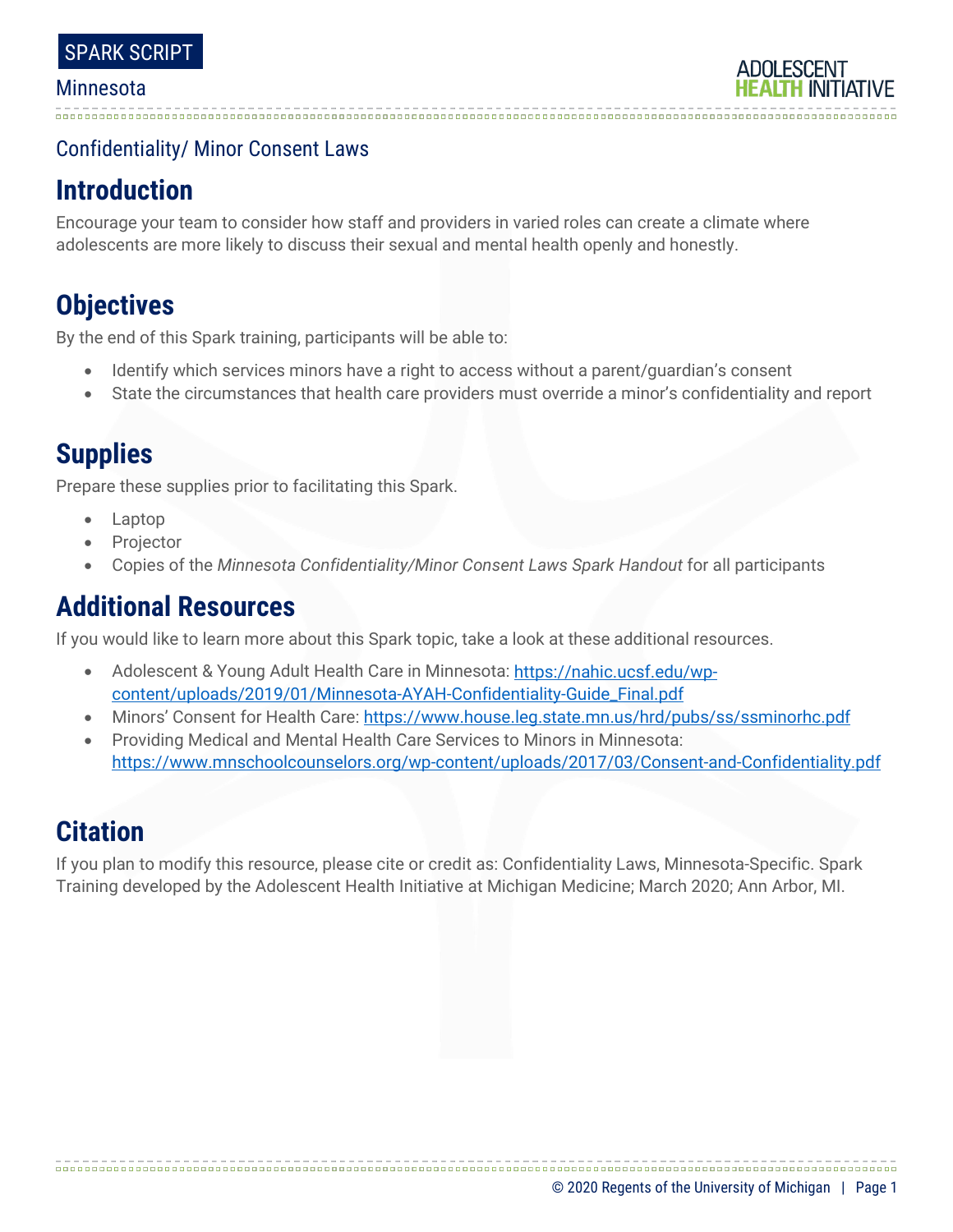



# **Intro/Hook** (3 minutes)

#### 1 – MINNESOTA MINOR CONSENT AND CONFIDENTIALITY LAWS

Today we are going to do a 15-minute mini-training, also called a Spark. As youth-serving professionals, it is important that we understand adolescent confidentiality and minor consent. This training is intended to be an overview of the most relevant laws on confidential services for teens. Minnesota law is complex, so if you want to do additional learning, resources are available in the facilitator guide to this Spark.

Each person here will have times where we need to know and comply with confidentiality laws, though it's different for our various roles. For each law and scenario we discuss, try think about how it applies to your role specifically. To get us started, let's review a case scenario.

### 2 - CASE SCENARIO: SHAY, 15 Y/O GIRL

This is Shay, who is 15. She is here today because of a sore throat. During her visit, the provider finds out that Shay is concerned about having an STI. Shay says she is worried her mother will kick her out of the house if she knows Shay is sexually active. Consider the answer to these questions quietly to yourself: Can the provider screen Shay for STIs without her mother's knowledge or permission and still follow consent laws? Why or why not?

Give participants a moment to respond to the question on the slide. You may choose to have discussion here or just have people think about it.

Think about this might play out at your clinic, and we will talk about the answer at the end of the presentation.

#### 3 - CASE SCENARIO: SHAY, 15 Y/O GIRL

Shay's scenario brings up another issue, which is how our own values might affect the way we feel about teens accessing certain services without their parents being aware. In Shay's situation, she is concerned about her mother, which may affect how we feel about her getting STI testing without involving a parent.

We usually do not have complete information about a patient. When we know more details, could it affect how we feel about the patient's right to confidentiality? Even if a teen can legally receive some services without a parent's consent, it can be challenging when we think parents should be involved. What can go wrong if we break confidentiality?

Have a couple of people respond briefly. Main point: If we don't follow the laws, it can have a negative impact on teens.

© 2020 Regents of the University of Michigan | Page 2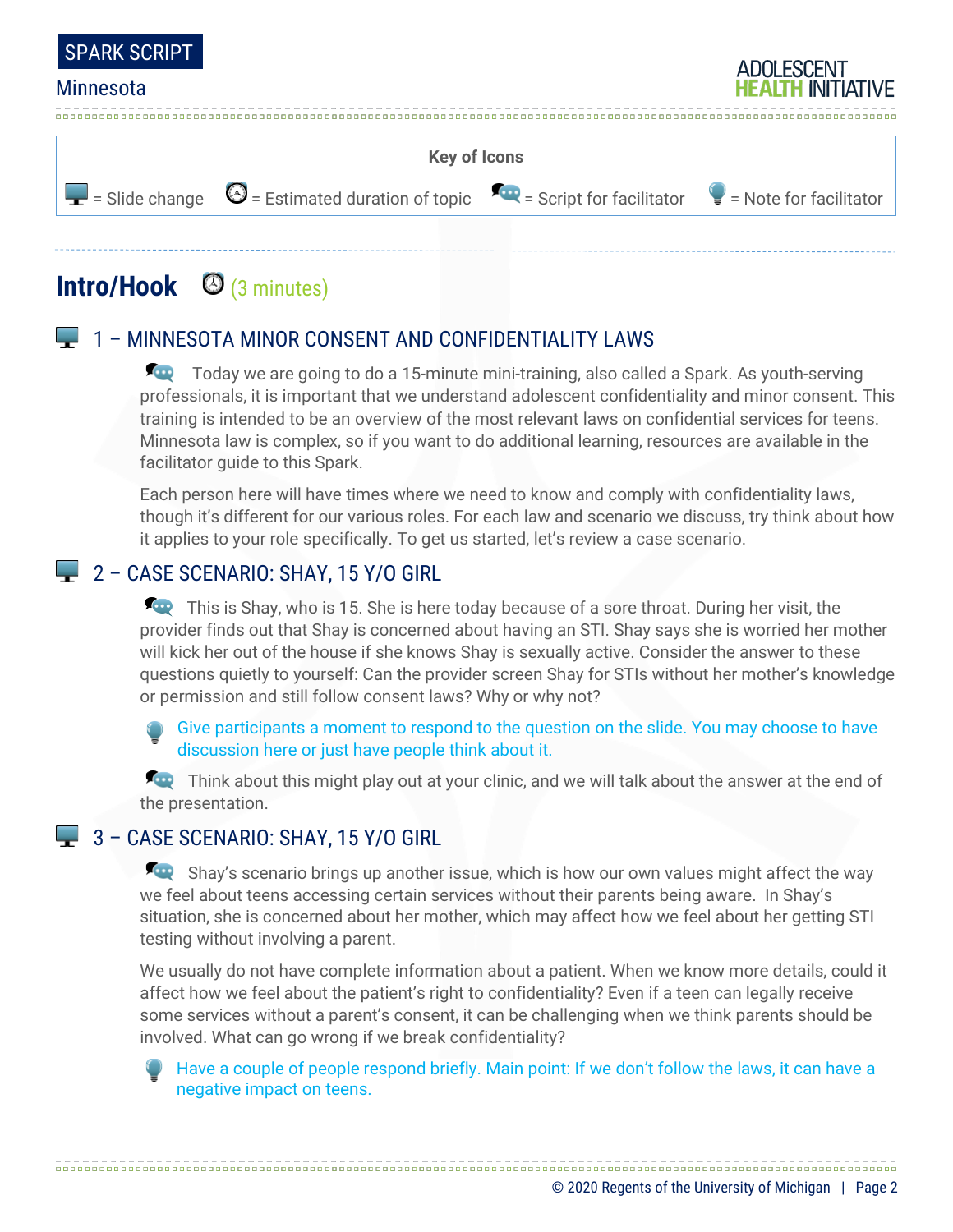

Many teens choose to include their parent or quardian in decisions about their health. For some teens, however, having the option of certain confidential services makes it more likely that they will seek care when they need it.

### **Key Concepts** (9 minutes)

#### $\Box$  4 – IMPORTANT DEFINITIONS

Before we review the laws, it's important to recognize the difference between consent and confidentiality.

- **Consent** is permission to act. In general, a parent or legal guardian must give their permission or "consent" – before their minor child can receive a medical service. However, there are important exceptions where a minor can consent to their own care, without a parent's permission. We will discuss these exceptions today.
- **Confidentiality** refers to how health care providers and staff keep certain information private.
- **Consent does not equal confidentiality**.
	- $\circ$  Even if a minor is allowed to consent to a service without a parent's permission, it does not necessarily mean that the provider is required to keep it confidential.
	- $\circ$  So, laws can protect a minor's right to access a specific service, like contraception, but often, it's up to health care providers and staff to protect a minor's confidentiality.

#### 5 – MN LAW: PARENTAL CONSENT EXCEPTIONS

As this slide says, a parent or legal guardian must provide consent on behalf of a minor (under age 18) before health care services are provided, with several important exceptions.

The exceptions are based on:

- A minor's status, or
- The type of service requested

Again, these laws can sometimes be confusing, so I'm passing out a handout that summarizes these exceptions. If it's helpful, you can keep this on hand for quick reference in the future.

**Pass out the "Minnesota Minor Consent & Confidentiality Laws" handout.** 

#### $\Box$  6 – MN LAW: MINOR CONSENT BASED ON STATUS

First, let's look at the exceptions based on status.

If a minor has any of these four statuses, they can consent to health care services without a parent or guardian's permission.

- Married or has given birth
- Minor living separate and apart from parents or guardian (with or without consent, regardless of duration) who is managing their own financial affairs

© 2020 Regents of the University of Michigan | Page 3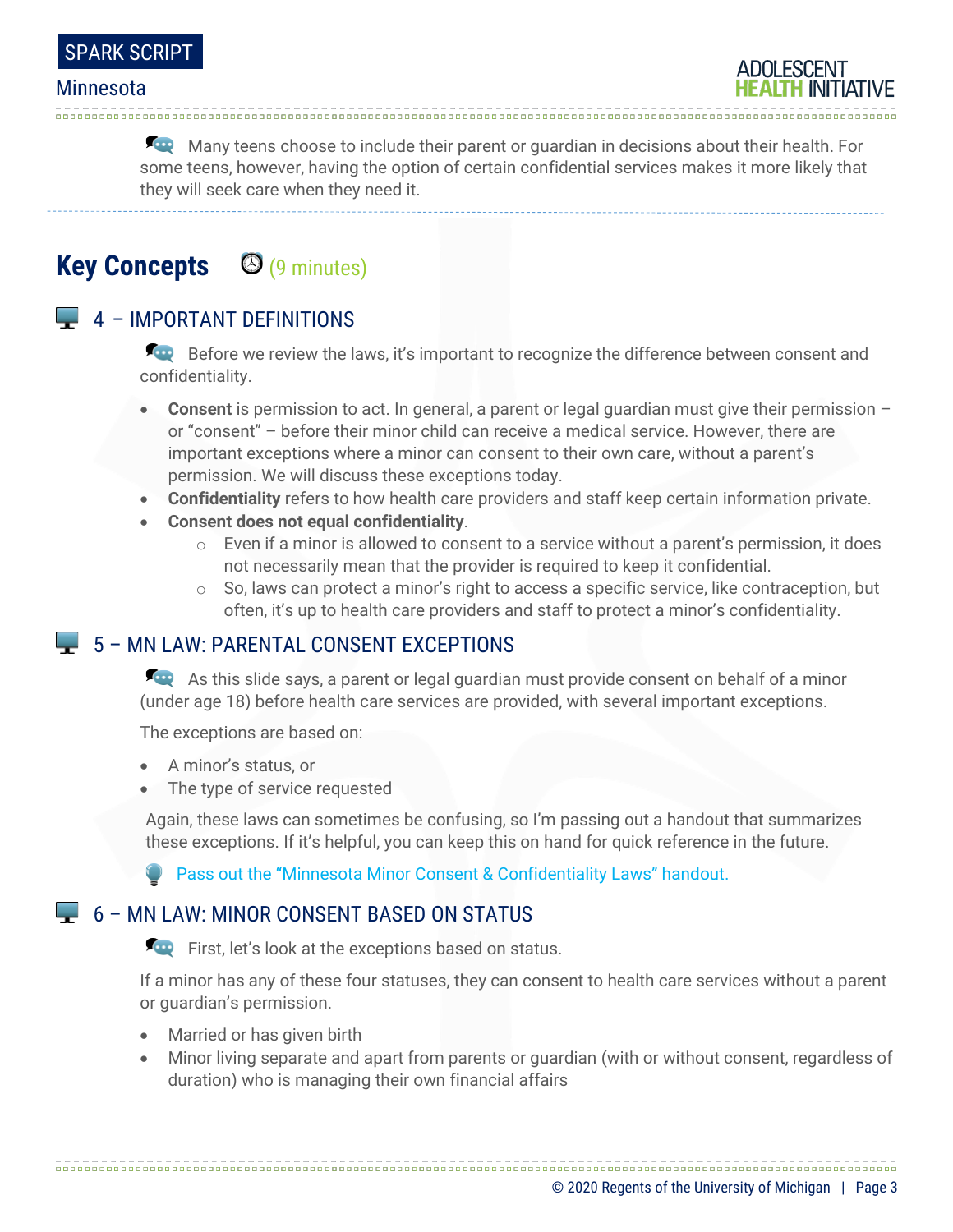### 7 – MN LAW: MINOR CONSENT BASED ON SERVICE

Now let's look at the exceptions based on type of service. Each state has certain services that a minor may consent to without a parent or guardian's consent. Remember, a parent may still find out about the service, so it may not actually be confidential, but it's important to note that legally, a minor does not need a parent to consent to these services:

- Emergency medical, surgical, hospital or health services (if a parent/guardian would delay or deny treatment)
- Contraceptive care and family planning services including emergency contraception
- Pregnancy and prenatal care
- Testing and treatment for sexually transmitted infections (STIs) including HIV
- Substance abuse services and treatment
- Outpatient mental health services if related to pregnancy, STIs, or substance use
- Inpatient mental health services and treatment ages 16 or older

### $\blacktriangleright$  8 – MINNESOTA REPORTING REQUIREMENTS

**Alter** Minnesota's Disclosure to Parents states that any medical professional may inform a parent or guardian of treatment given or needed for which a minor is authorized to give consent when, in the professional's judgment, failure to inform the parent or guardian would seriously jeopardize the health of the minor. A health care provider must also override a minor's confidentiality when:

• There is reason to believe that there is a case of physical abuse, neglect, sexual abuse, sexual exploitation or sex trafficking, or emotional abuse present or having occurred in the past three years.

# **Application** (3 minutes)

### 9 – CASE SCENARIO: GIOVANNI, 17 Y/O BOY

Now that we've reviewed the laws, let's take a look at another scenario. Giovanni is a 17-yearold boy who is struggling with alcohol abuse, but doesn't want to tell his parents.

Is Giovanni allowed to get outpatient counseling for substance abuse without a parent's consent?

Allow a moment for people to respond either quietly to themselves or aloud.

The answer is yes, though the provider may encourage Giovanni to tell his parents.

#### **10 - THE ROLE OF PARENTS/GUARDIANS**

A quick note about parents and quardians. Research shows that they can play a crucial role in their teenage children's decision-making and health. It can be tricky to keep parents engaged and at the same time, it's essential to provide the opportunity for adolescents to talk to a

© 2020 Regents of the University of Michigan | Page 4